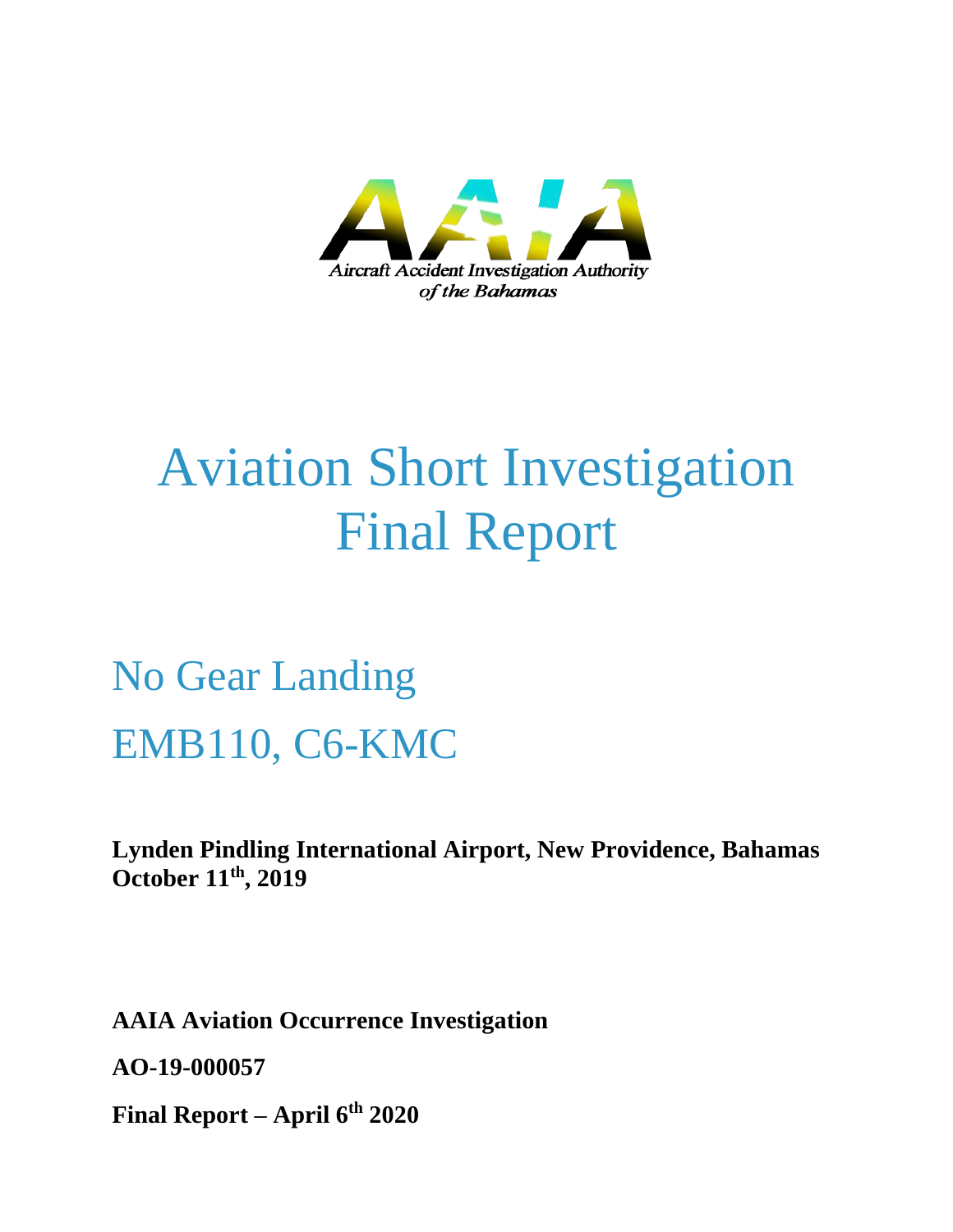

#### **The Aircraft Accident Investigation Authority (AAIA)**

The Aircraft Accident Investigation Authority (AAIA) is the independent accident investigation authority under the Bahamas Ministry of Transport and Local Government charged with the responsibility of investigating all aviation accidents and incidents in the Bahamas.

The AAIA's function is to promote and improve safety and public confidence in the aviation industry through excellence in:

- Independent investigation of aviation accidents and other safety occurrences
- Safety data recording, analysis and research
- Fostering safety awareness, knowledge and action.

**The AAIA does not investigate for the purpose of apportioning blame or to provide a means for determining liability.** At the same time, an investigation report must include factual material of sufficient weight to support the analysis and findings. At all times the AAIA endeavors to balance the use of material that could imply adverse comment with the need to properly explain what happened, and why, in a fair and unbiased manner.

The AAIA performs its functions in accordance with the provisions of the Bahamas Aircraft Accident Investigation Authority Act and Regulations 2019, International Civil Aviation Organization (ICAO) Annex 13 and, where applicable, relevant international agreements.

The Aircraft Accident Investigation Authority is mandated by the Ministry of Transport and Local Government to investigate air transportation accidents and incidents, determine probable causes of accidents and incidents, issue safety recommendations, study transportation safety issues and evaluate the safety effectiveness of agencies and stakeholders involved in air transportation. The objective of a safety investigation is to identify and reduce safety-related risk. AAIA investigations determine and communicate the safety factors related to the transport safety matter being investigated.

The AAIA makes public its findings and recommendations through accident reports, safety studies, special investigation reports, safety recommendations and safety alerts. Unless otherwise indicated, recommendations in this report are addressed to the regulatory authorities of the State having responsibility for the matters with which the recommendation is concerned. It is for those authorities to decide what action is taken. When the AAIA issues a safety recommendation, the person, organization or agency is required to provide a written response without delay. The response shall indicate whether the person, organization or agency accepts the recommendation, any reasons for not accepting part or all of the recommendation(s), and details of any proposed safety action(s) resulting from the recommendation(s) issued.

Official Copies of accident reports can be obtained by contacting: Aircraft Accident Investigation Authority 2nd Floor, Manx Corporate Center #45 West Bay Street P. O. Box CB-11702 Nassau N. P., Bahamas Tel: 1 (242) 397-5513 / 5509 / 5520 Fax: (242) 327-2192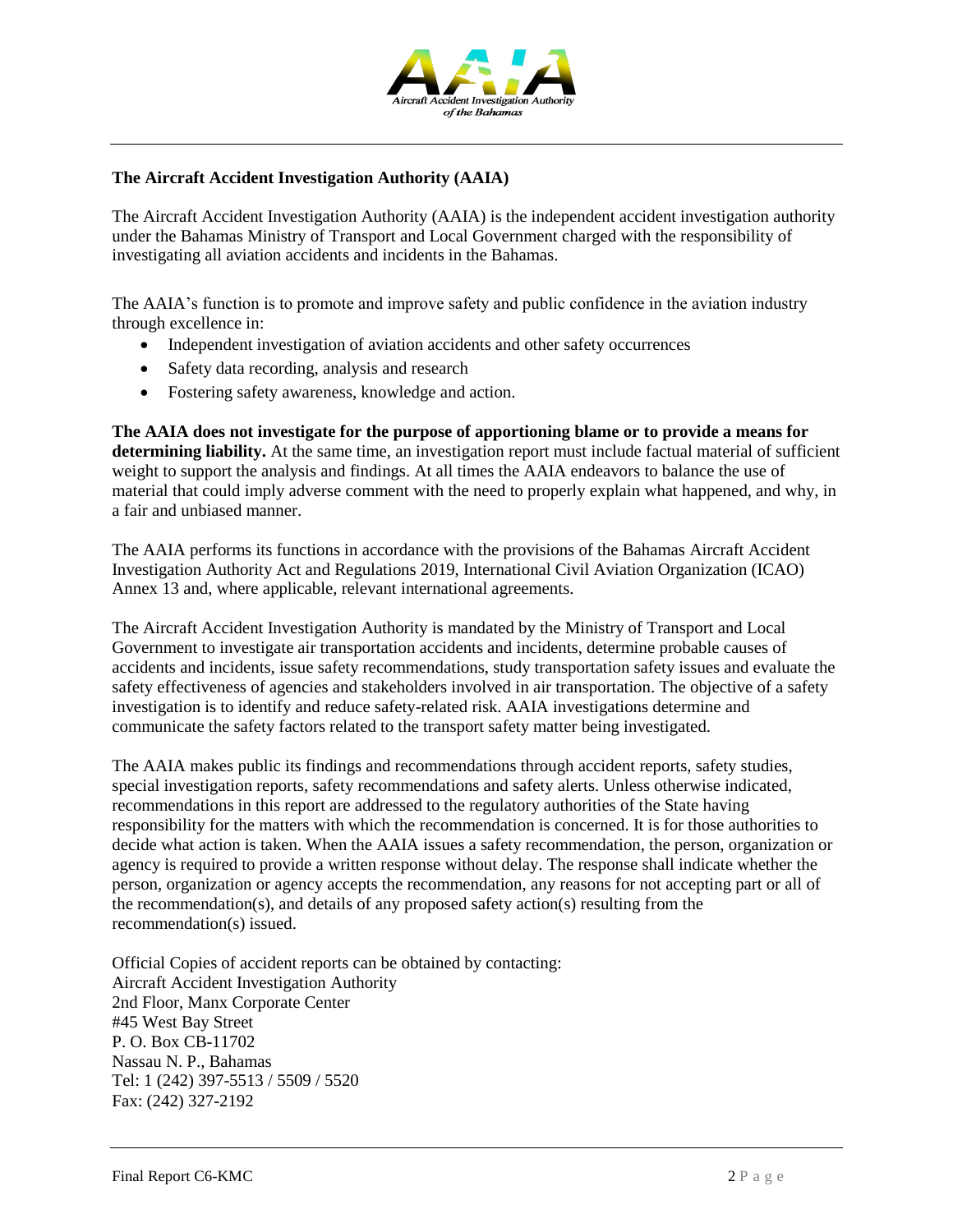

Additional copies of the reports can be viewed on the **AAIA**'s website at: [http://www.baaid.org](http://www.baaid.org/) or requested by email: **[baaid@bahamas.gov.bs](mailto:baaid@bahamas.gov.bs).**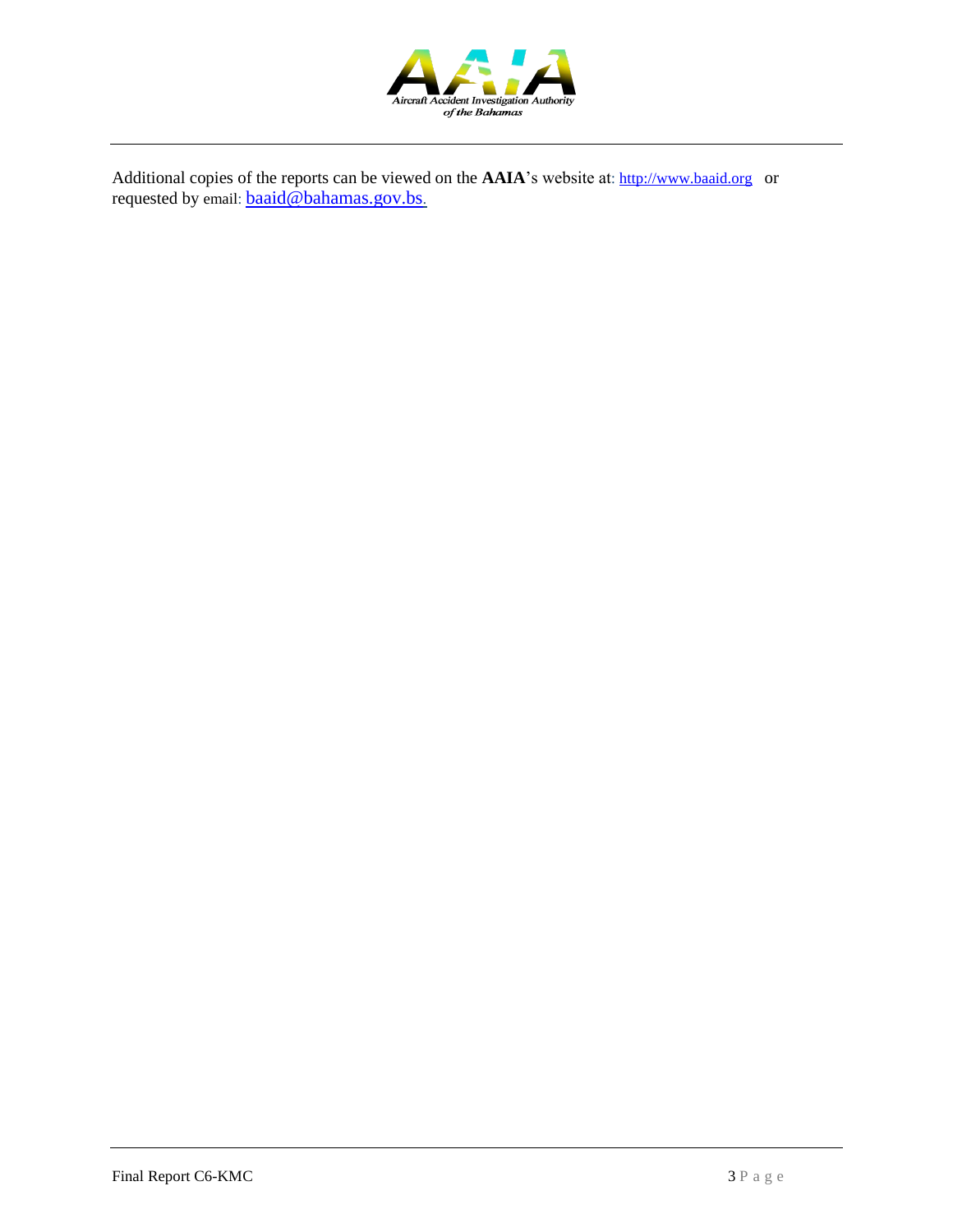

# AIRCRAFT ACCIDENT INVESTIGATION AUTHORITY

| <b>Registered Owner:</b>                    | Pineapple Air Limited                                                          |
|---------------------------------------------|--------------------------------------------------------------------------------|
| <b>Manufacturer:</b>                        | Embraer                                                                        |
| <b>Aircraft Type:</b>                       | <b>EMB110 Bandierante</b>                                                      |
| <b>Nationality:</b>                         | <b>Bahamas</b>                                                                 |
| <b>Registration:</b>                        | C6-KMC                                                                         |
| <b>Place of Accident:</b>                   | Lynden Pindling International Airport, Nassau, Bahamas                         |
| <b>Date and Time:</b>                       | 11 <sup>th</sup> October, 2019 (9:07 AM)                                       |
| <b>Notification:</b>                        | BCAA, NTSB, CENIPA                                                             |
| <b>Investigating Authority:</b>             | Aircraft Accident Investigation Authority                                      |
| <b>Investigator in Charge:</b>              | Kendall Dorsett Jr.                                                            |
| <b>Accredited Representatives:</b>          | Daniel Barbosa Amancio (CENIPA)                                                |
| <b>Technical Advisors:</b>                  | Paulo Marcelo Ribeiro (Embraer)<br>Carlos Eduardo Bordignon Martinez (Embraer) |
| <b>Releasing Authority:</b>                 | Aircraft Accident Investigation Authority                                      |
| Date of Final<br><b>Report Publication:</b> | April 6th 2020                                                                 |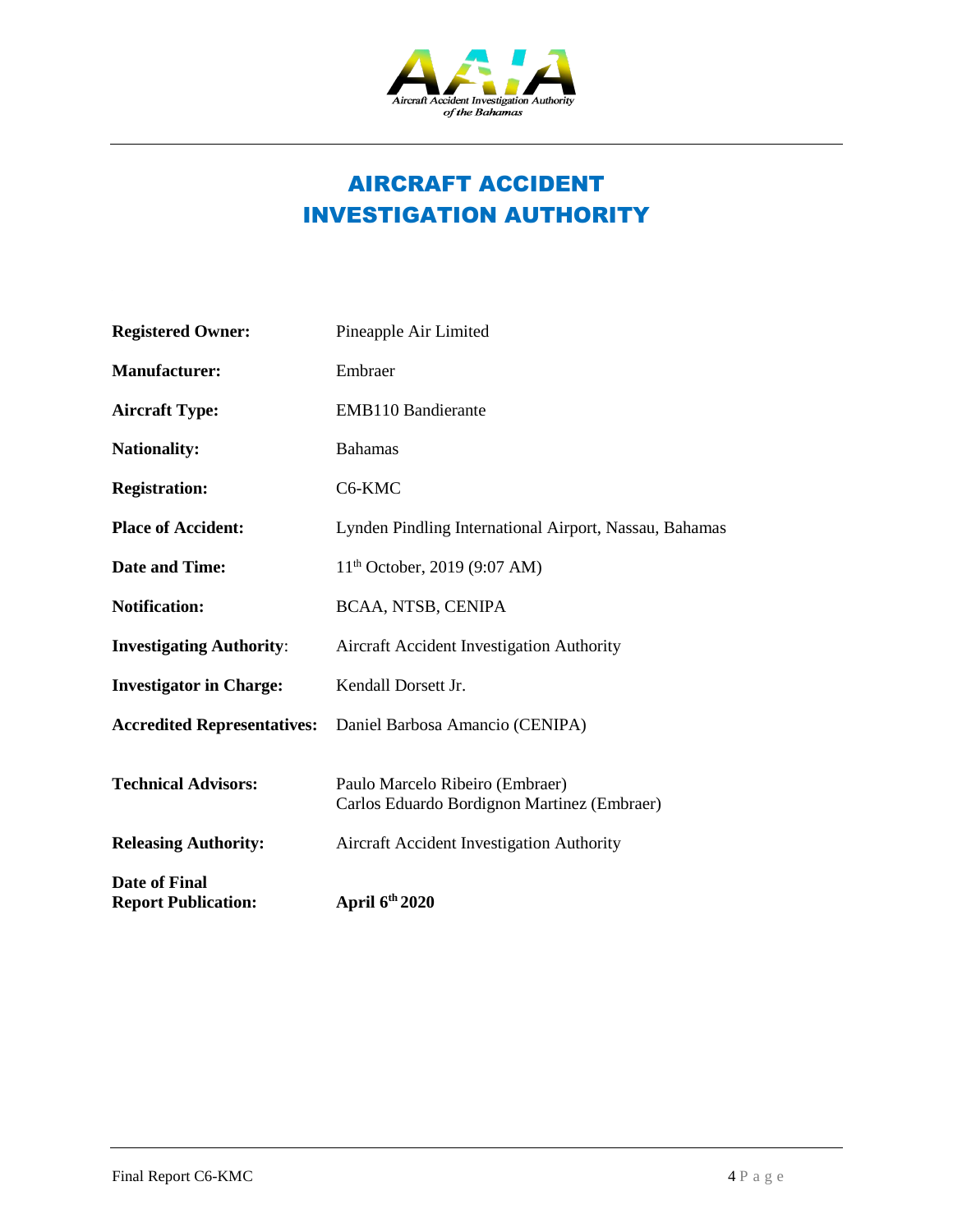

## **What Happened?**

On 11th October, 2019 at approximately 9:07 AM Eastern Standard Time, (1307 UTC), Pineapple Air Ltd., aircraft C6-KMC (an EMB110 Bandierante) operating as flight PNP 983 landed at the Lynden Pindling International Airport (MYNN), Nassau, Bahamas without the use of the landing gears.

The aircraft departed Governors Harbour Airport (MYEM), Eleuthera, Bahamas with 11 souls on board.

According to the pilots, the flight into MYNN proceeded as normal, up until the point of the landing rollout. The crew stated that there was an indication of "three green" which would indicate that the landing gears were down and locked. The crew further stated that the main landing gears touched down followed by the nose gear, which collapsed, then both main gears collapsed thereafter.

The aircraft travelled a distance of approximately 1,206 ft. from where it initially impacted the runway (based on pavement markings) before coming to rest. The majority of the aircraft remained on the paved, usable portion of runway 14. Damages were documented to both engines, propellers, lower engine nacelle, gear doors and bottom fuselage (forward and aft).

All occupants evacuated the aircraft immediately after it came to a stop. No injuries were reported. Emergency personnel, including the Airport Rescue and Firefighting Services responded to the scene to render assistance. At the time of the accident the pilot in command was identified as the pilot flying.

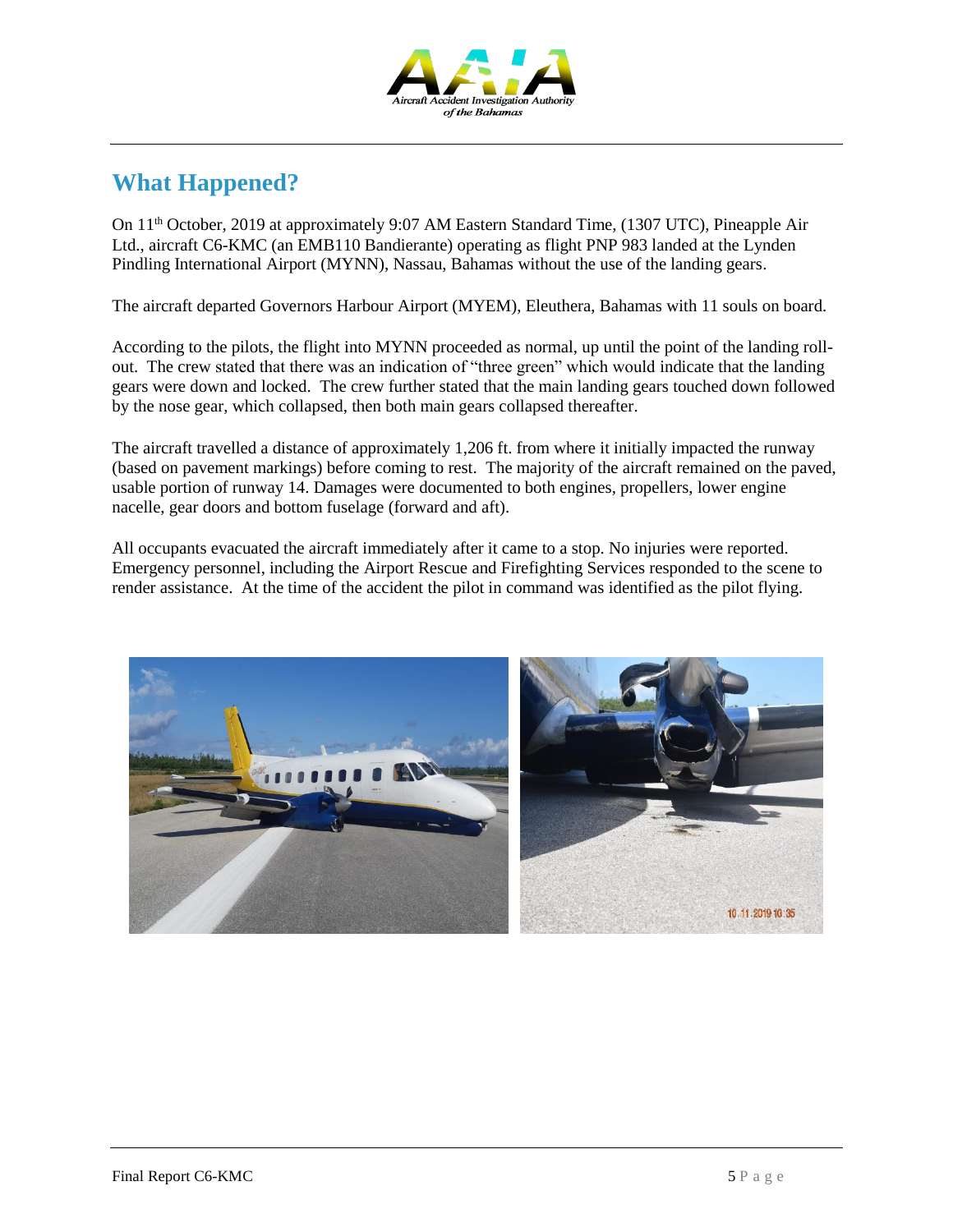

## **Crew Experience**

#### **Pilot**

The pilot-in-command (male) of the aircraft was 44 years old at the time of the accident. He possessed a Commercial Pilot license issued  $(26<sup>th</sup> October 2015)$  by the Bahamas Civil Aviation Authority with airplane multi and single engine land and instrument ratings. The pilot amassed over 9,000 hours total flight time with 6,000 hours on type. He also possessed a valid Class 1 medical certificate with the limitation "must wear corrective lenses." No medical waivers were attached.

#### **First Officer (Second in command)**

The First Officer (male) was 24 years old at the time of the accident. He possessed a Commercial Pilot License issued (22<sup>nd</sup> July 2016) by the Bahamas Civil Aviation Authority with Airplane multi and single engine land and instrument ratings. The first officer had accumulated over 1,300 hours of flight experience to date. He also possessed a valid Class 1 medical certificate with no limitations or waivers attached.

## **The Aircraft**

The Embraer EMB 110 Bandeirante is a Brazilian made general purpose 15–21 passenger twinturboprop light transport aircraft designed by Embraer for military and civil use. C6-KMC was configured as a 15 passenger civilian aircraft.

The aircraft is powered by two Pratt & Whitney Canada PT6A-34 turboprops driving three blade constant speed, reversable Hartzell propellers.

This airplane is certified in the normal category. In the normal category all aerobatic maneuvers including spins are prohibited. The airplane is approved for day and night VFR/IFR operations when so equipped.

### **Airport Information**

Lynden Pindling International Airport (MYNN) is situated on the island of New Providence with the center of the airport located at coordinates 25° 02′ 20″N [and 077° 27′ 58″W](https://tools.wmflabs.org/geohack/geohack.php?pagename=Lynden_Pindling_International_Airport¶ms=25_02_20_N_077_27_58_W_region:BS_type:airport) at an elevation of 16 ft. above mean sea level. It serves as a port of entry aerodrome and is the main gateway into The Bahamas.

The aerodrome is a government owned facility operated by the Nassau Airport Development Company (NAD) that is serviced by two intersecting runways 14/32 (11,126 feet long x 150 feet wide) and 09/27, (8,273 feet long x 150 feet wide), both surfaced with asphalt.

Air traffic control services, in addition to customs and immigration processing and handling are provided on a 24hr basis. Radio navigation and landing aids for the aerodrome include a VOR/DME, identifier ZQA on frequency 112.700 MHz and an Instrument Landing System (ILS) RWY 14 on frequency 110.100 MHz.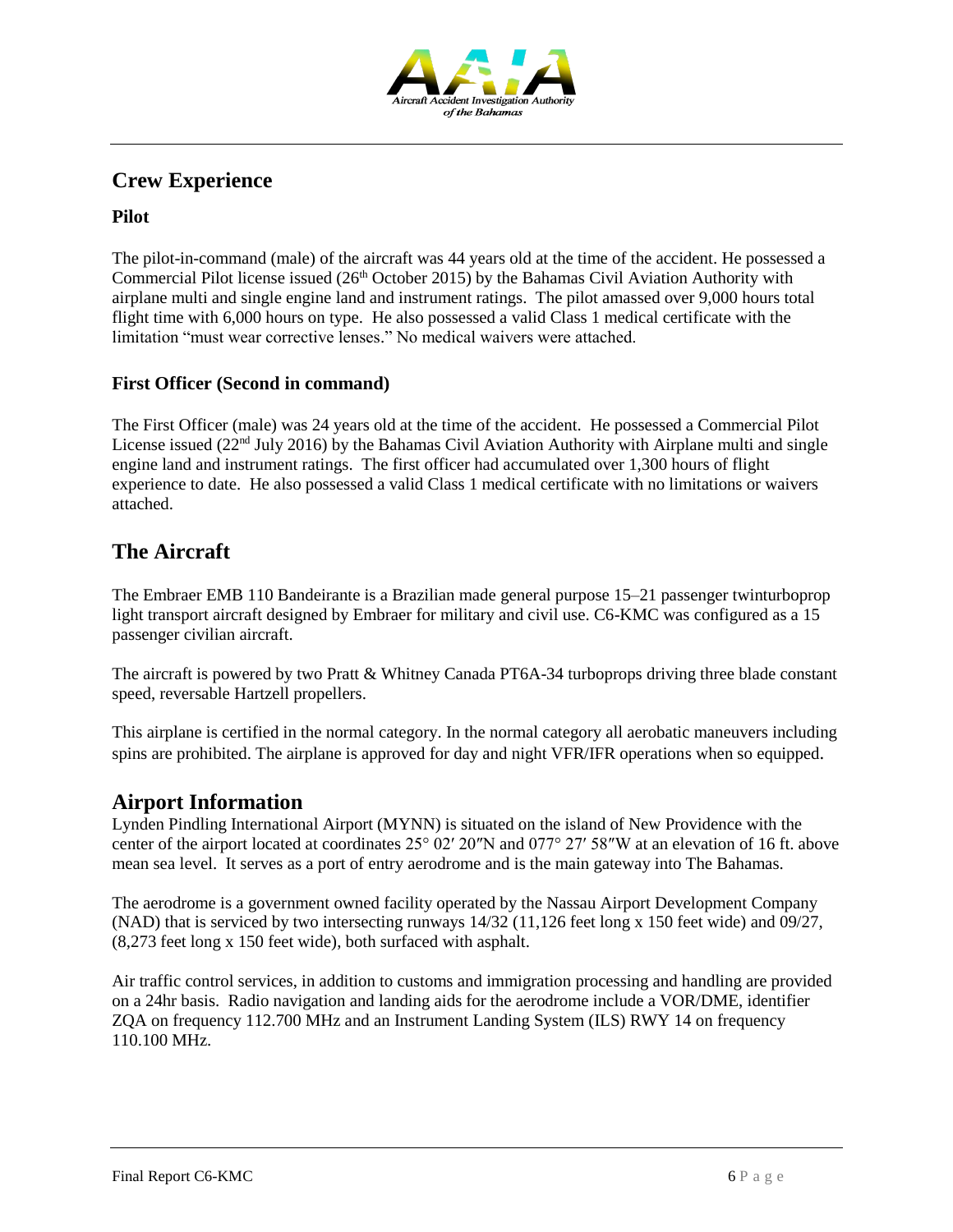

## **Weather**

METAR aviation weather report for the Lynden Pindling International Airport issued by the Bahamas Meteorological Department reported at 9:00 AM (1300 UTC) winds from 070 degrees at 07 knots with visibility of 8 NM. Clouds scattered at 2,000 ft. Temperature 28 degrees Celsius, dew point 24 degrees Celsius, altimeter setting 29.93 INS and barometric pressure 1013.8 HPA.

In the vicinity of the accident, the weather was reported as visual meteorological conditions. Weather was determined not to be a factor in this accident.

## **Investigation Findings**

- 1. The aircraft was certified and equipped in accordance with existing Bahamas Civil Aviation General Regulations (CAGR) and approved procedures.
- 2. The aircraft had a valid certificate of airworthiness.
- 3. The aircraft was properly registered in the Commonwealth of The Bahamas.
- 4. Both required crewmembers held valid Commercial Pilot licenses with single and multi-engine land and instrument ratings.
- 5. At the time of the accident the pilot in command was documented as the pilot flying.
- 6. Both required crewmembers held valid First Class Medical Certificates with no limitations or waivers attached.
- 7. The aircraft was not equipped with a flight data recorder (FDR) or a cockpit voice recorder (CVR); neither was required by regulations.
- 8. The maintenance records indicated that the aircraft was equipped and maintained in accordance with existing Bahamas Civil Aviation General Regulations (CAGR) and approved procedures.
- 9. Weather was not a contributing factor in this occurrence.
- 10. Post-crash testing and analysis did not identify any deficiencies related to the aircraft's landing gears and associated systems that would prevent the gears from operating normally when selected.
- 11. Signature marks on the runway and damage documented on the aircraft indicates the propellers were the first component of the aircraft to make contact with the runway surface.
- 12. No tire marks attributed to the aircraft were observed prior to, during or after the runway contact was first made with the propellers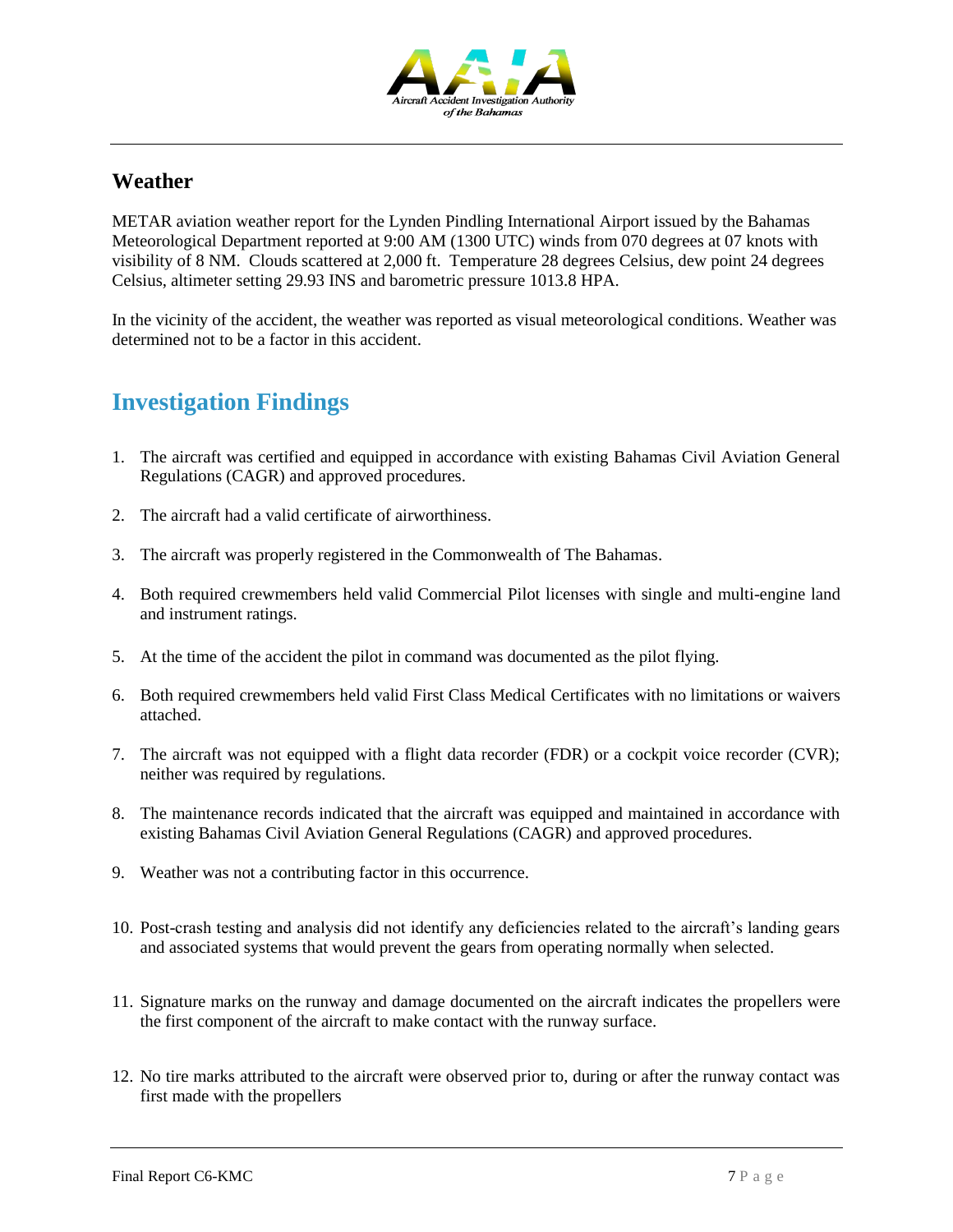

# **Analysis**

The Maintenance personnel of the operator as well as the manufacturer of the aircraft (Embraer) assisted in the investigation. Maintenance inspections, evaluations and functional checks on the aircraft landing gears and its systems (hydraulic/electrical) were performed in accordance with the maintenance manual of the aircraft.

Operational checks of gear system were performed using an external hydraulic pressure supply to find any faults in its systems; complete gear cycle was achieved through the selector.

After compiling and cross referencing physical and technical data, no defect was identified that would serve as a contributory factor that would cause the gear to collapse on landing.

Post-accident investigation uncovered signature marks on the runway surface (propeller gouges and blue paint from the underside of the gear doors, underside of the fuselage and engine nacelle) and damages sustained to the lower fuselage and gear doors, which further indicated that the first parts of the aircraft to make contact with the runway were the propellers, followed by the gear door, engine nacelle and underside of the fuselage which is inconsistent with reports supplied by the crew that the gear collapsed after landing.



There were no tire marks attributed to the aircraft prior to, during or immediately after the propeller markings made in the runway surface.

Based on the evidence documented, the conclusion of the investigation team is that the aircraft made contact with the runway surface while the gear was not selected in the appropriate position for landing as required by their company's standard operating procedures and checklists.

## **Recommendation(s)**

Based on evidence gathered during the onsite investigation and post-accident maintenance analysis and evaluation the AAIA made the following recommendations to the BCAA.

- Have both crewmember undergo a medical examination to determine their physiological capacity to operate this aircraft; also determine whether any substance medical or illicit were a part of their bodily system.
- Have both crewmember undergo a re-examination for their competence to operate this type aircraft

# **Safety Action**

Whether or not the AAIA identifies safety issues in the course of an investigation, relevant organizations may proactively initiate safety action in order to reduce their safety risk.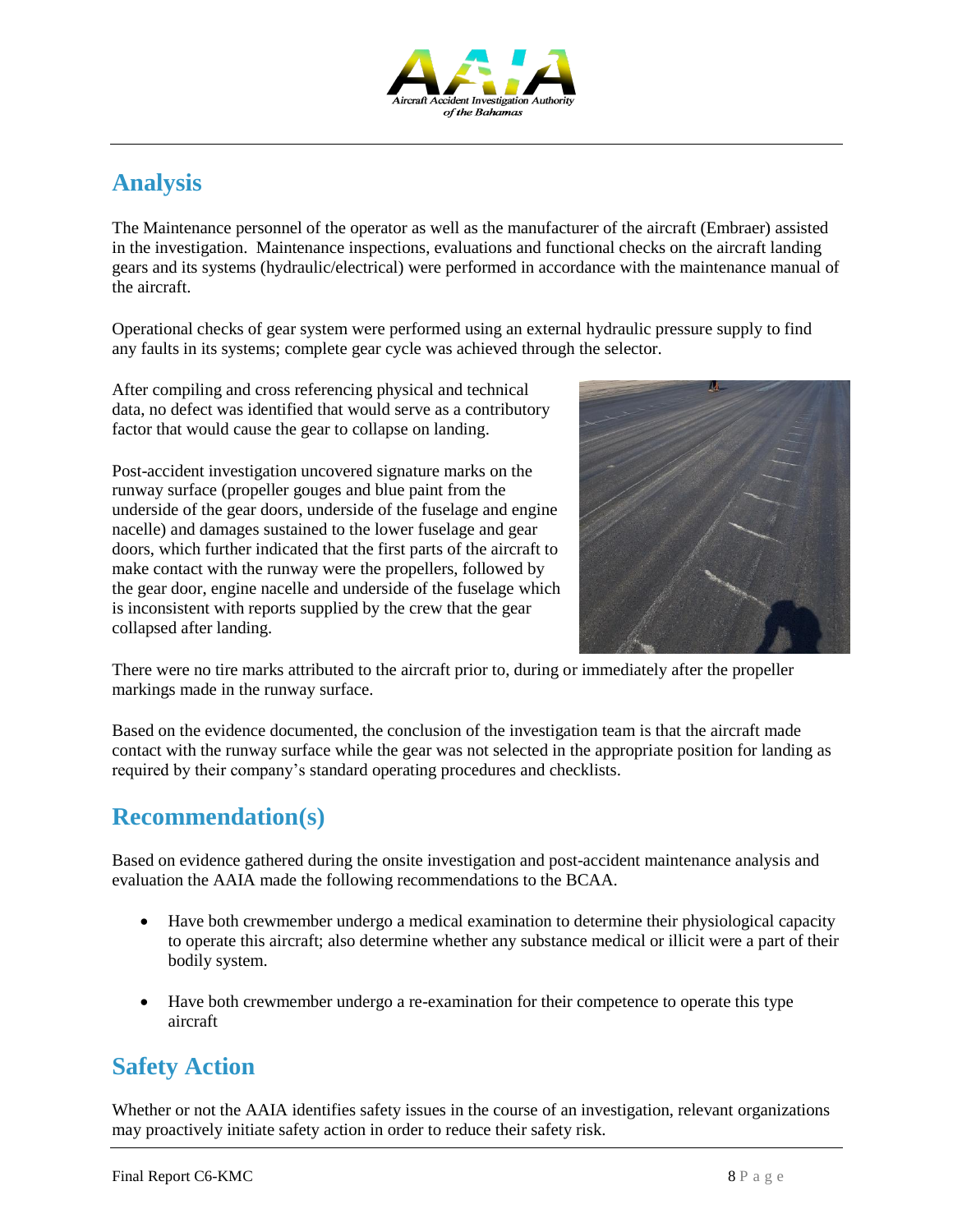

#### **BCAA Actions**

Prior to the issuance of the final report the Bahamas Civil Aviation Authority (BCAA) took the following action:

- Both crew member were required to undergo medical examination to determine if there were any substances (medical or illicit) in their system that could render them unfit or impede their performance during their assigned duty period.
- One crewmember medical examination results were not satisfactory as questionable substances were found in his system. It was not determined the degree (if any) these substances may have affected his performance during his duty period.

#### **Additional Actions undertaken by the BCAA**

Based on the failure of the crewmember to pass the medical examination the BCAA took the following action:

- Suspended the crewmember Commercial Pilot license for a period of nine (9) months effective  $12^{th}$  October  $2019 - 12^{th}$  July 2020.
- The other crewmember that satisfactorily passed the medical examination was required to undergo the competency check which he satisfactorily passed on the  $6<sup>th</sup>$  December 2019.

## **Safety Message**

Every investigation undertaken by the AAIA is intended to have the effect of advancing the safety of aviation in some way, shape, or form. Usually, this would be accomplished via the issuance of safety recommendations that were developed in the aftermath or during the process of an accident/incident investigation.

However, the dynamic nature of aviation makes each accident scenario unique, and as such, each occurrence must be evaluated on its own merit and a determination made as to the method by which safety can be promoted.

As such, in this instance, the AAIA did not issue any associated safety recommendations other than the revaluation of the crew, due to already existing civil aviation regulations and manufacturer processes and procedures relative to maintenance and operational standards.

Nonetheless, the AAIA would like to encourage airman to follow company standard operating procedures and or manufacturer procedures and checklist as appropriate. Also, there should be a heightened state of awareness and vigilance when operating during critical phases of flight (i.e. take-offs and landings).

Even though there is no 100% guarantee that taking such measures would totally eliminate the possibility of an accident/incident taking place, it does appreciably reduce that probability to a negligible level. Ultimately that remains the goal of aviation operations on a global level.